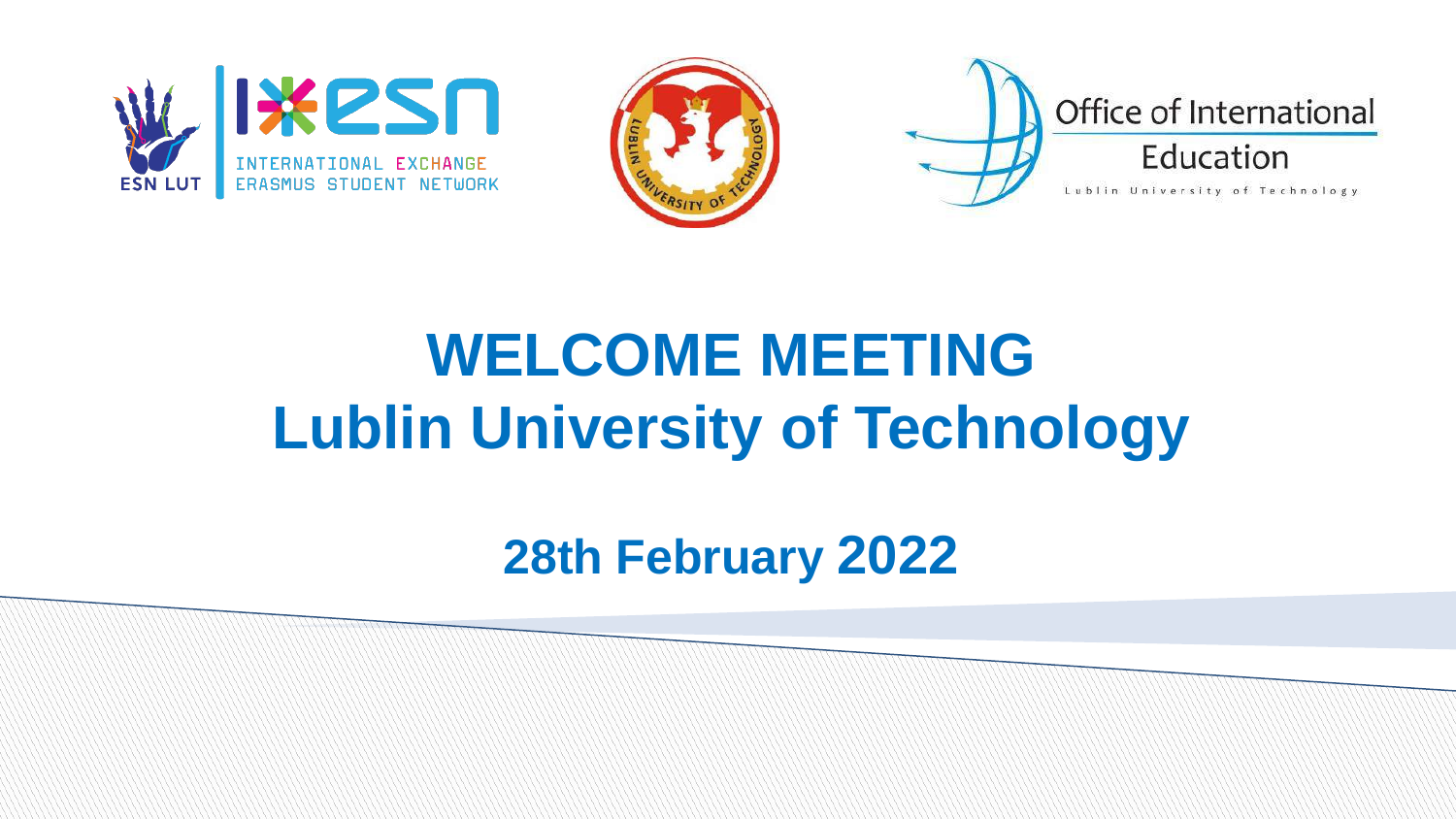# **LUT - Campus**



- **WM –** Mechancal Engineering Faculty
- **WEiI –** Electrical Engineering and Computer Science Faculty
- **WBiA –** Civil Engineering and Architecture Faculty
- **WIŚ –** Environmental Egineering Faculty
- **WPT –** Fundamentals of Technology Faculty
- **WZ –** Management Faculty
- **CIiZT –** Centre for Innovation and Advanced Technologies (Library)

**DS 1, DS 2, DS 3, DS 4 –** Halls of Residence

**DS 4 –** Office of International Education

#### **Centrum Sportowe –** Sports Centre

**S –** Office of Development and Cooperation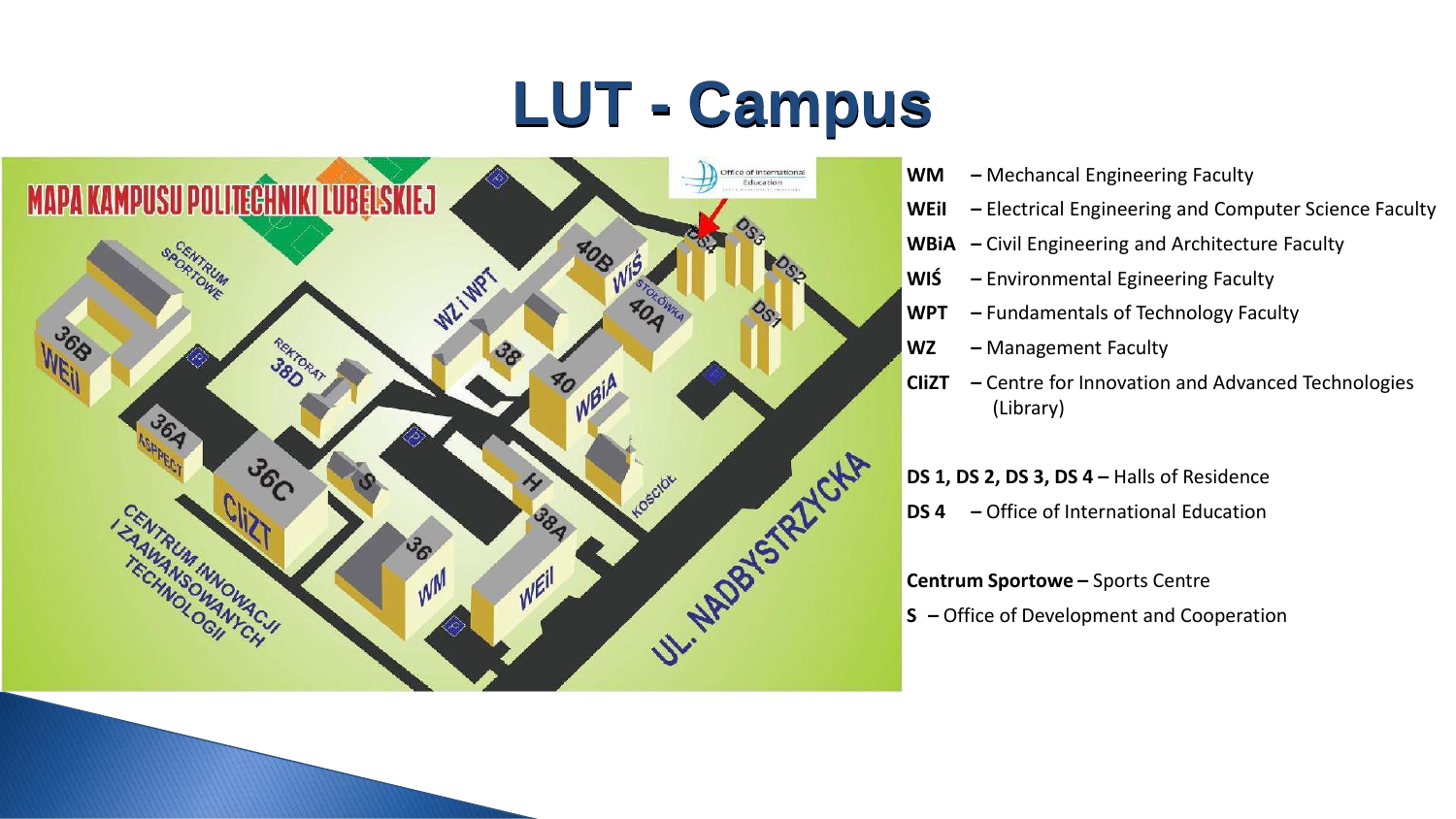# **Interfaculty units**

- ▶ Carrier's Office,
- ▶ Foreign Languages Department,
- ▶ Physical Education and Sport Department,
- LUT's Library,
- **Information Technology Centre,**
- ▶ Centre for Innovation and Advanced Technologies of LUT,
- Lublin Centre for Technology Transfer of LUT,
- **Office for Development and Cooperation of LUT.**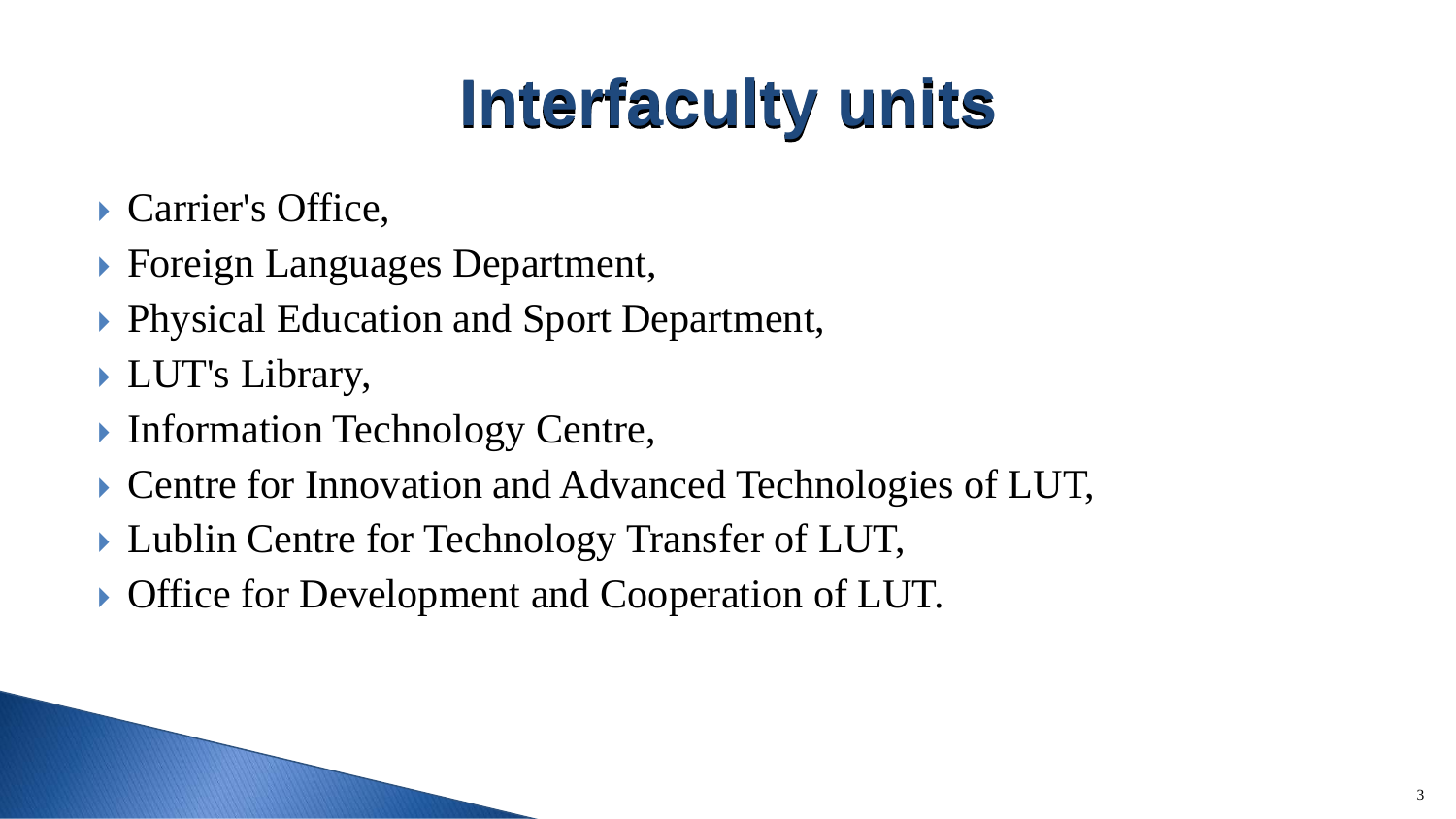# **Student life on campus**

- ▶ Sports (Academic Sport Society, Yacht Club),
- ▶ Performing Arts (Modern Dance Group, Folk Dance Group, Academic Choir, historical fencing group, student photo society and many more),
- pollub.tv and student magazine  $P$ lagiat",
- Scientific research groups,
- Events organized by ESN,
- Cultural events (Students' Festival, LUT Day),
- Canteen, bars, cafeterias, students' club, etc.





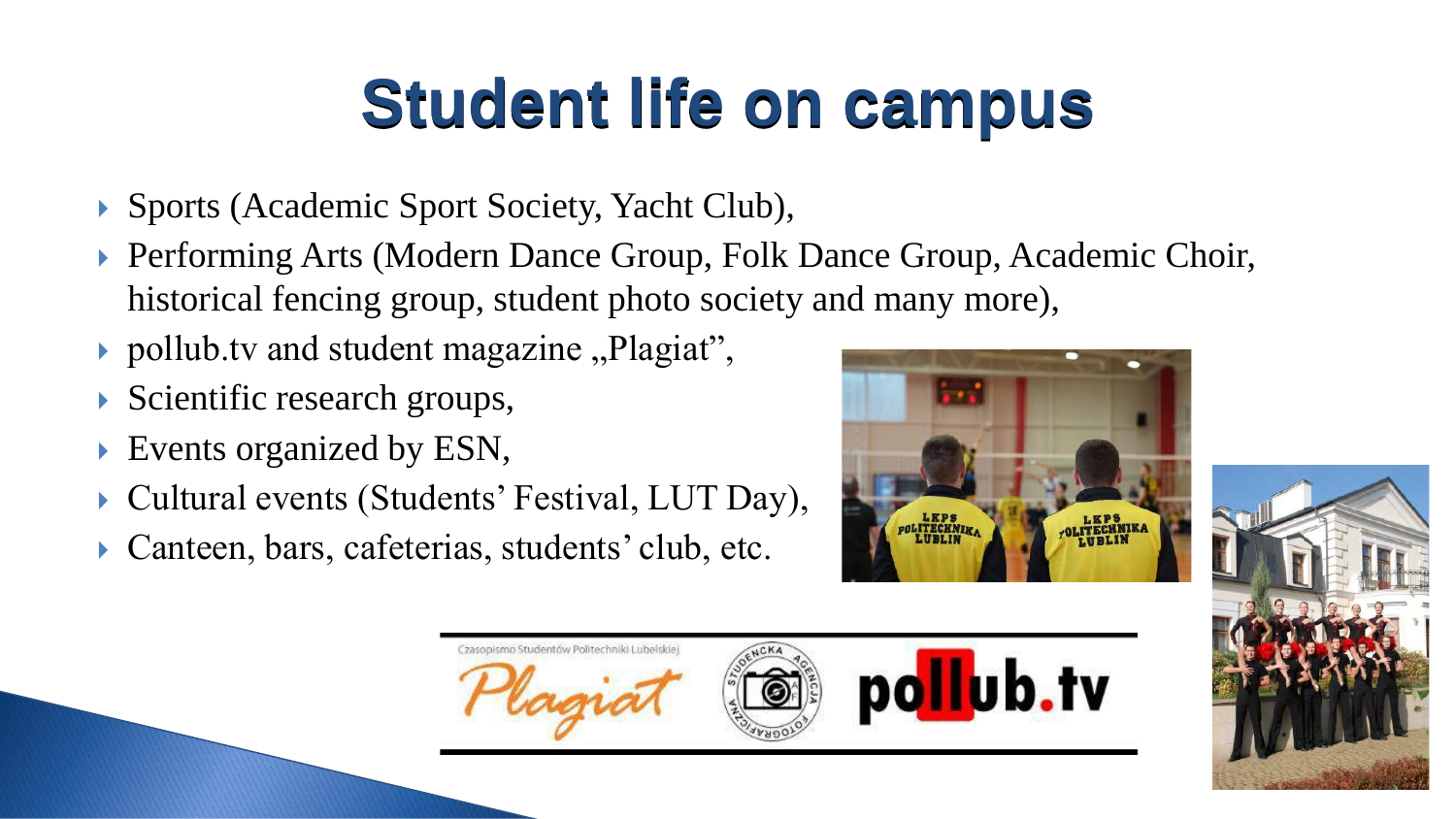### **Academic calendar – II semester**

| 28.02.2022                | <b>Welcome Meeting</b> |
|---------------------------|------------------------|
| 28.02.2022 - 12.04.2022   | <b>Classes</b>         |
| 13.04.2022 - 20.04.2022   | <b>Easter Recess</b>   |
| 21.04.2022 - 23.06.2022   | <b>Classes</b>         |
| $24.06.2022 - 30.06.2022$ | <b>Examinations</b>    |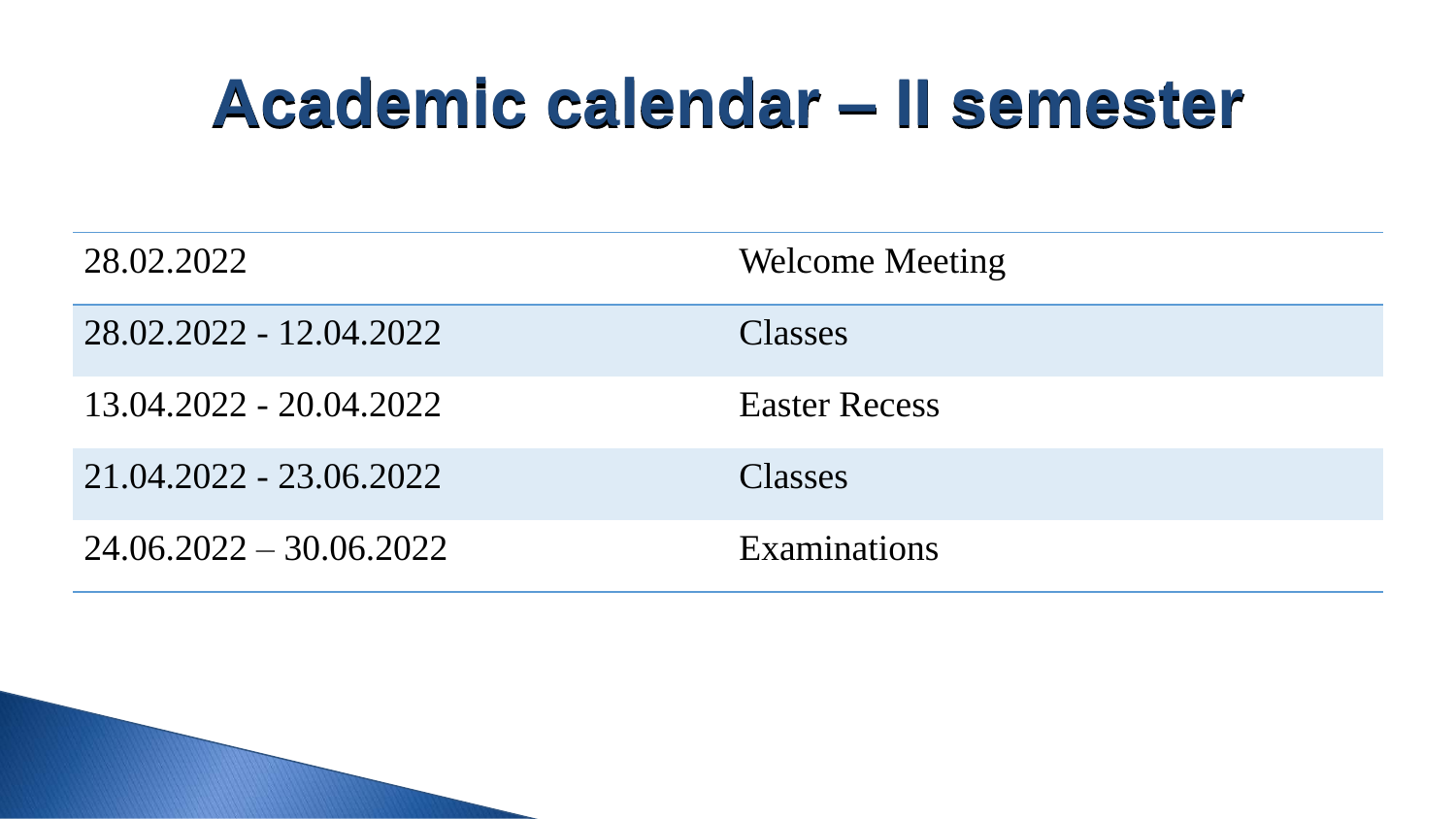# **Public holidays in Poland**

| <b>Easter</b>           | 17th-18th April 2022 |
|-------------------------|----------------------|
| <b>Labour Day</b>       | $\vert 1$ st May     |
| <b>Constitution Day</b> | 3rd May              |
| <b>Corpus Christi</b>   | 16th June 2022       |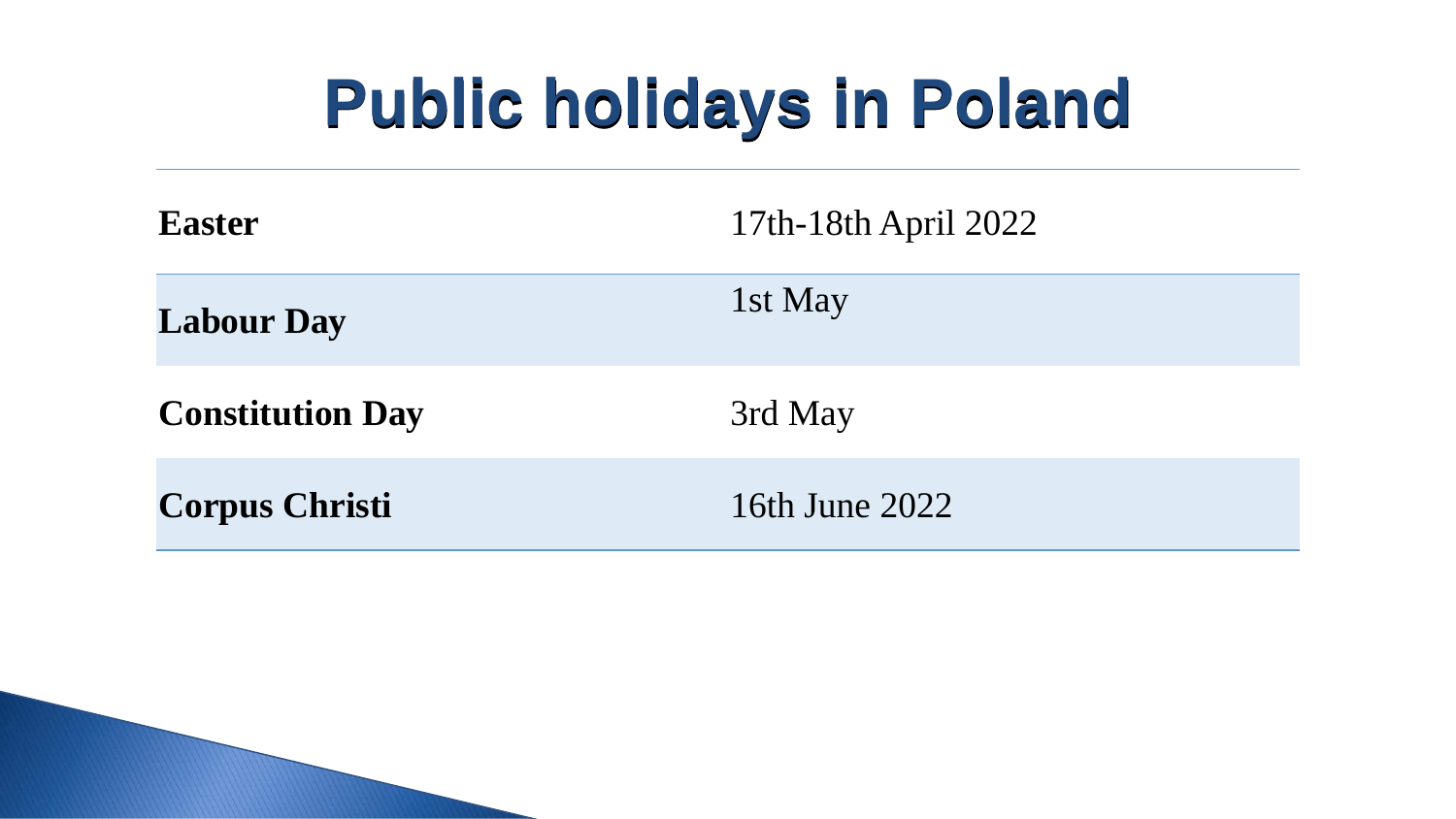#### **OIE**

Office of International Education:

- Email contact  $\frac{1}{2}$  [erasmus@pollub.pl](mailto:erasmus@pollub.pl)
- $\triangleright$  Office hours 11-14 (Monday Friday)
- Website bkm2.pollub.pl/en
- ▶ Remember about collecting original documents!

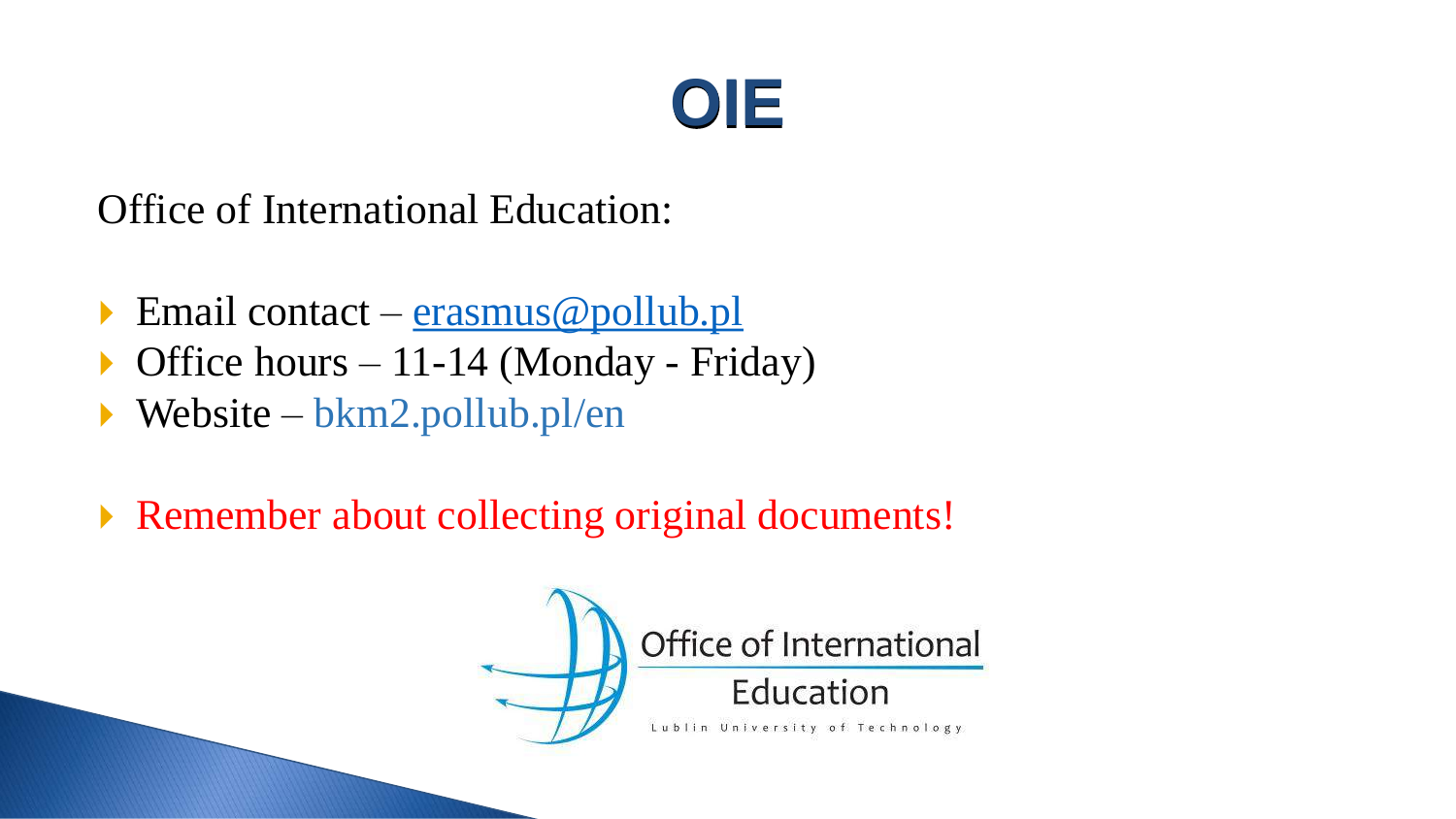#### **Office of International Education - website**

#### **www.bkm2.pollub.pl**

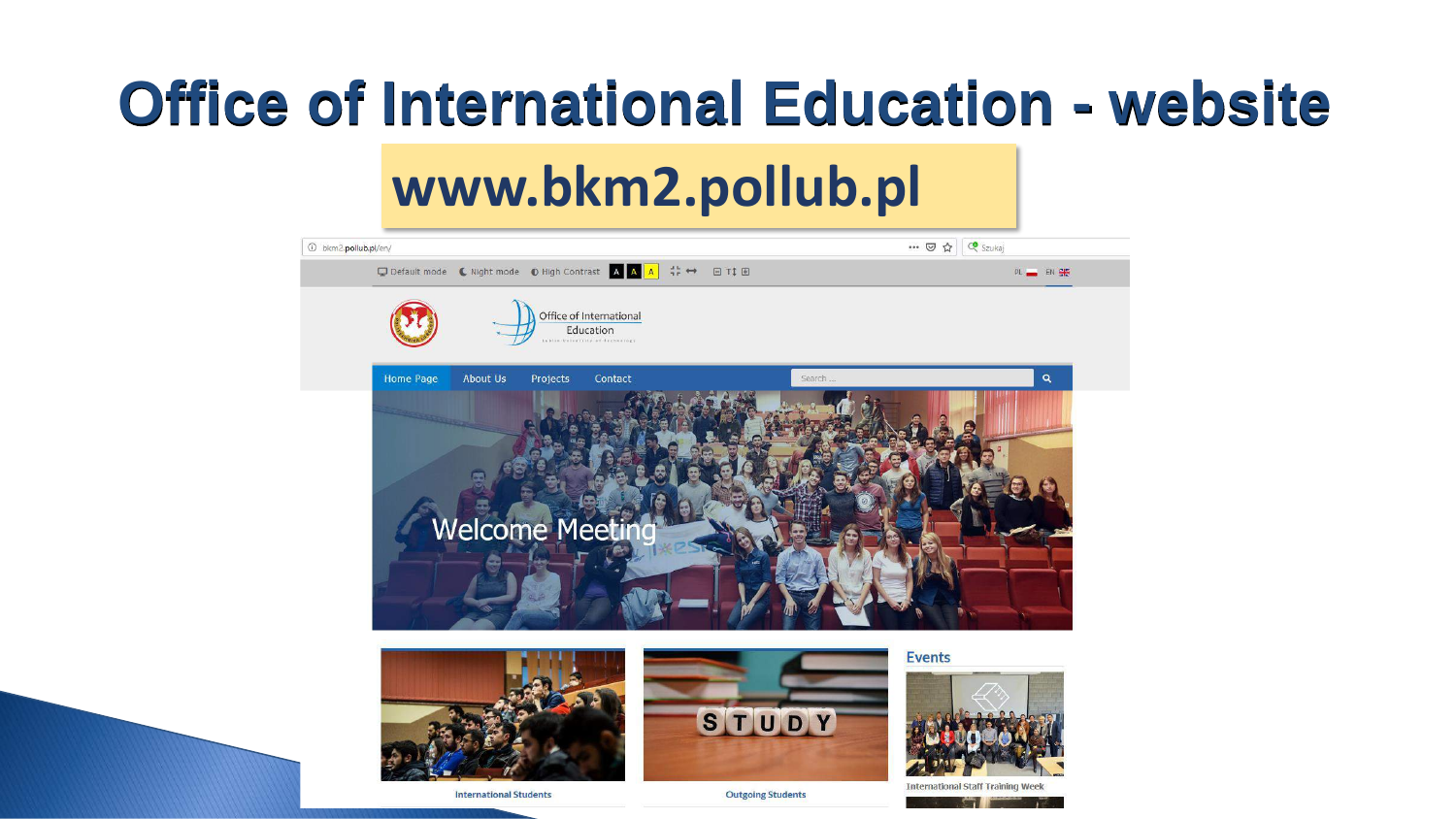# **Office of International Education - tasks**

- Admission process
- Rules, forms and documents
- ▶ Welcome and farewell meetings
- Accommodation
- Additional academic activities
- Non-academic matters
- Every day contact and help
- ▶ Cooperation with mentors/ESN
- ▶ Financial matters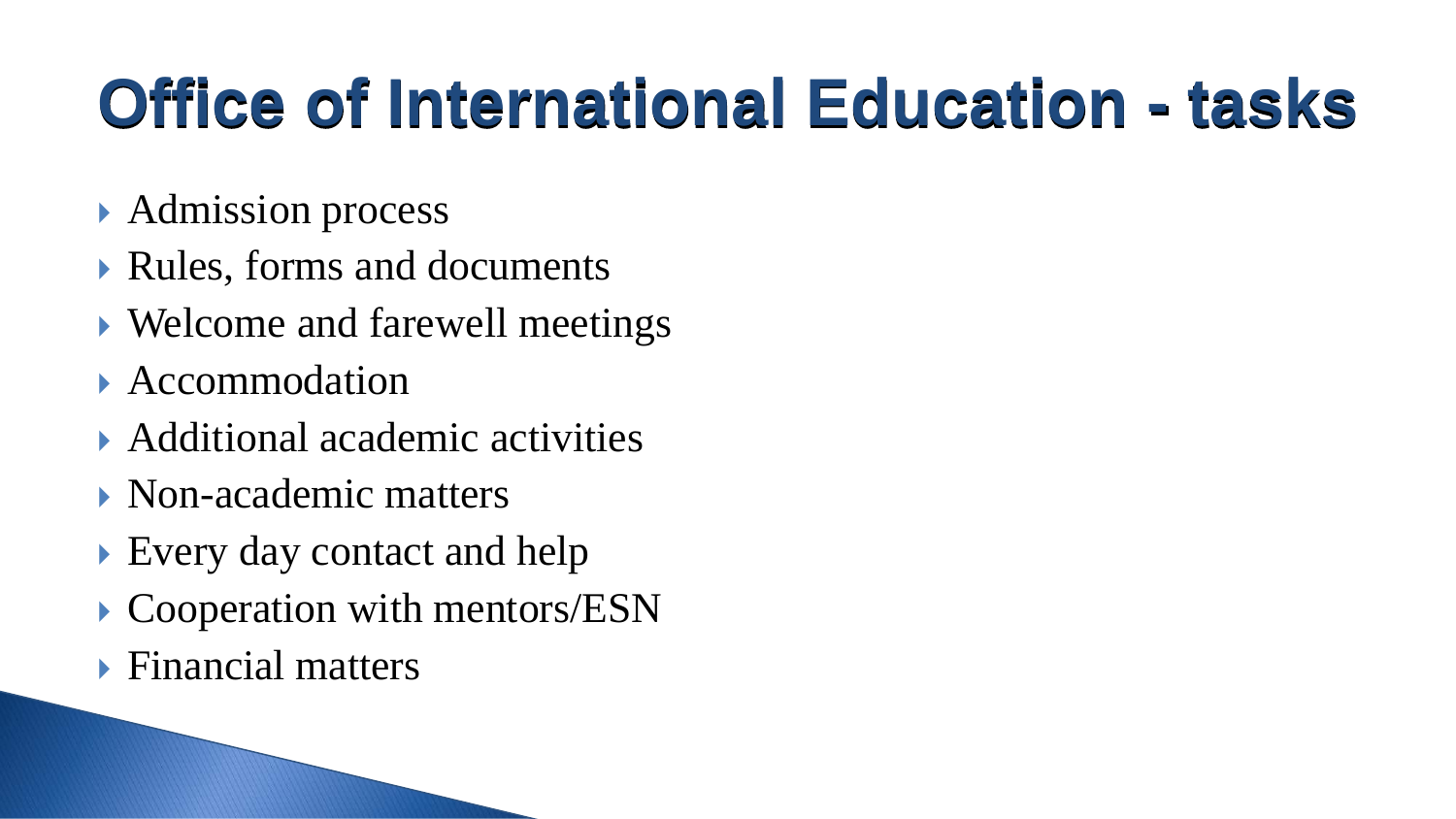# **Faculty Coordinators- tasks**

- Academic matters
- ECTS Catalogue
- Learning Agreement, changes and application acceptance
- **Transcripts of Records**
- and classes, exams, timetables, grades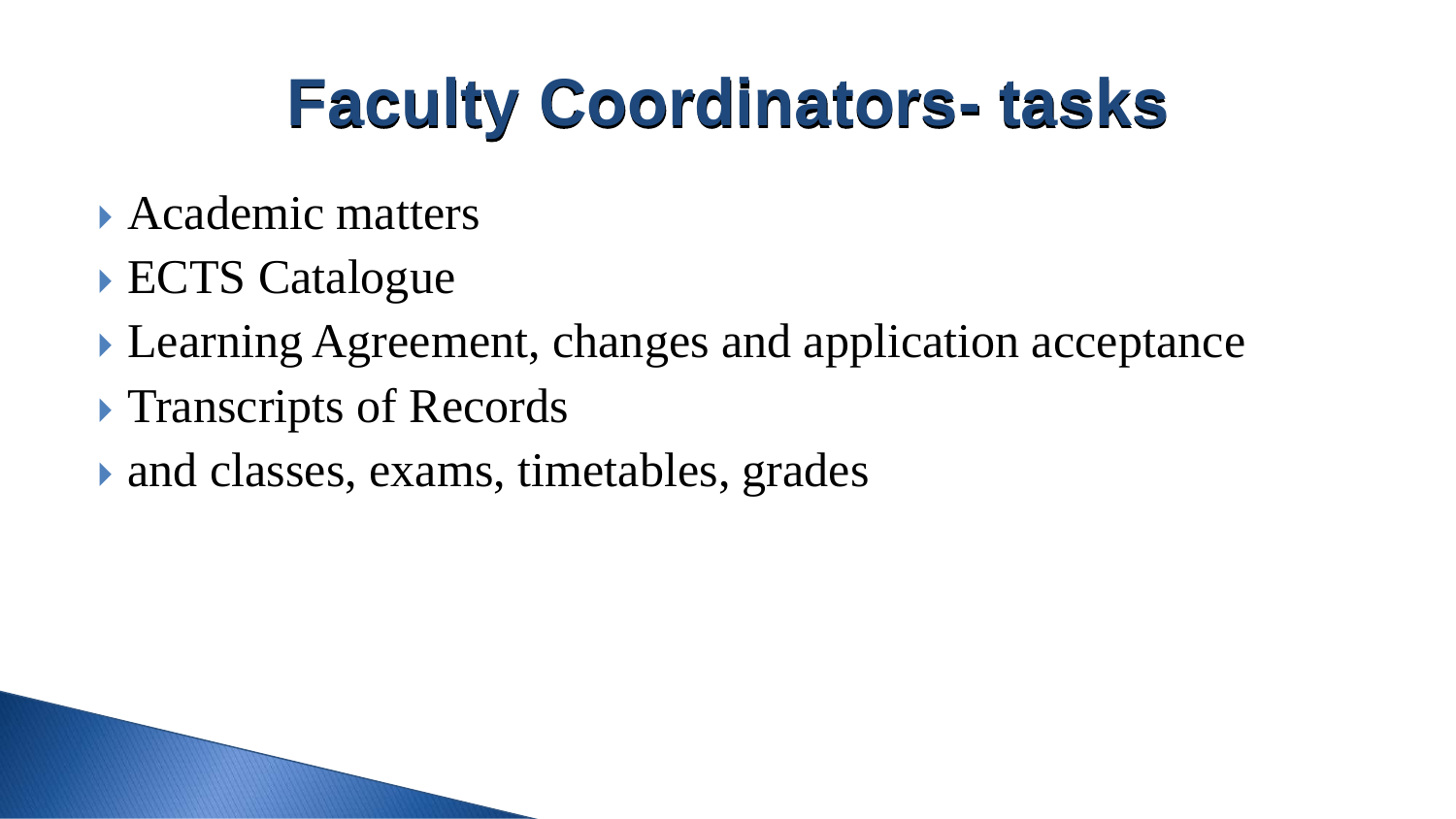# **Dean's Office = Dziekanat**

- Faculty administrative unit
- The tasks depend on the faculty
- $\bullet$ ,, Middleman" between you and your Coordinator
- Registration at the faculty and Student's ID Card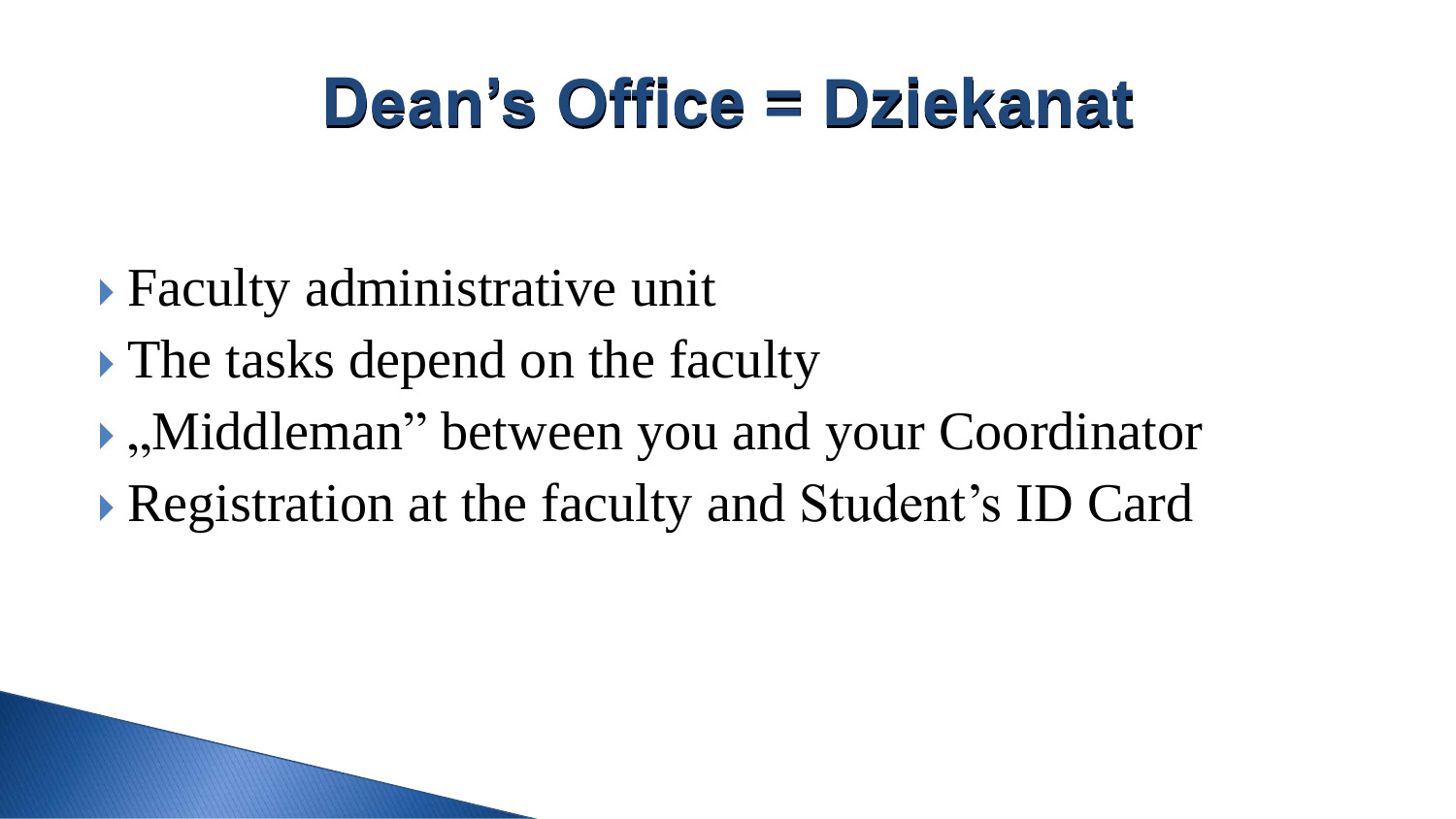# **Faculty Coordinators**

| <b>FACULTY</b>                                        | <b>COORDINATOR</b>                           | <b>E-MAIL</b>        |
|-------------------------------------------------------|----------------------------------------------|----------------------|
| <b>MECHANICAL ENGINEERING</b>                         | <b>Marek Borowiec, D.Sc.Eng</b>              | m.borowiec@pollub.pl |
| ELECTRICAL ENGINEERING AND COMPUTER<br><b>SCIENCE</b> | Andrzej Smolarz, D.Sc. Eng                   | a.smolarz@pollub.pl  |
| <b>CIVIL ENGINEERING AND ARCHITECTURE</b>             | <b>Michał Dmitruk, MA Eng (ARCHITECTURE)</b> | m.dmitruk@pollub.pl  |
|                                                       | Andrzej Szewczak (CIVIL ENGINEERING), MA Eng | b.szostak@pollub.pl  |
|                                                       | Matylda Bojar, PhD (ACADEMIC ISSUES)         | m.bojar@pollub.pl    |
| <b>MANAGEMENT</b>                                     | Michał Sordyl, MA (ADMINISTRATIVE ISSUES)    | m.sordyl@pollub.pl   |
| <b>ENVIRONMENTAL ENGINEERING</b>                      | <b>Magdalena Lebiocka, PhD Eng</b>           | m.lebiocka@pollub.pl |
| <b>FUNDAMENTALS OF TECHNOLOGY</b>                     | Izolda Gorgol, PhD                           | i.gorgol@pollub.pl   |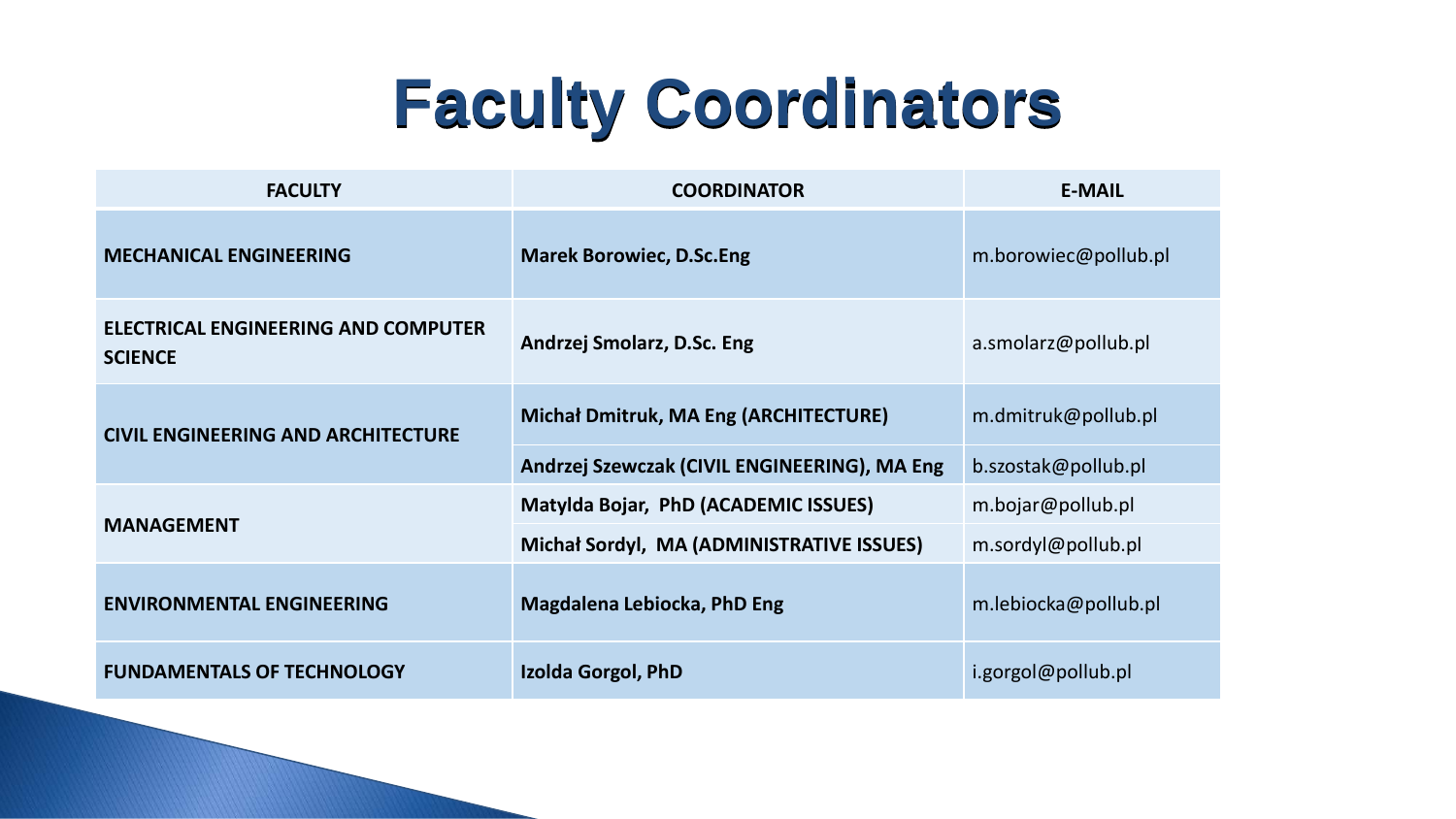# **Faculty Meetings**

| <b>Faculty</b>                                                   | <b>Date</b> | <b>Time</b> | <b>Place</b>       | <b>Coordinator</b>                      |
|------------------------------------------------------------------|-------------|-------------|--------------------|-----------------------------------------|
| Civil Engineering and Architecture                               | 28.02.2022  | 3 PM        | Room 235           | Michal Dmitruk, MA Eng.                 |
| Electrical Engineering and Computer Science 02.03.2022   8:45 AM |             |             | Room E211          | Andrzej Smolarz, PhD Eng                |
| <b>Environmental Engineering</b>                                 | 01.03.2022  | 09:15 AM    | Room $101$         | Magdalena Lebiocka, PhD Eng.            |
| Management                                                       | 01.03.2022  | 08:30 AM    | Room $ox10$        | Matylda Bojar, PhD<br>Michał Sordyl, MA |
| <b>Mechanical Engineering</b>                                    | 02.03.2022  | 10:00 AM    | Aula A1            | Marek Borowiec, PhD Eng.                |
| <b>Fundamentals of Technology</b>                                |             |             | i.gorgol@pollub.pl | Izolda Gorgol, Phd Eng.                 |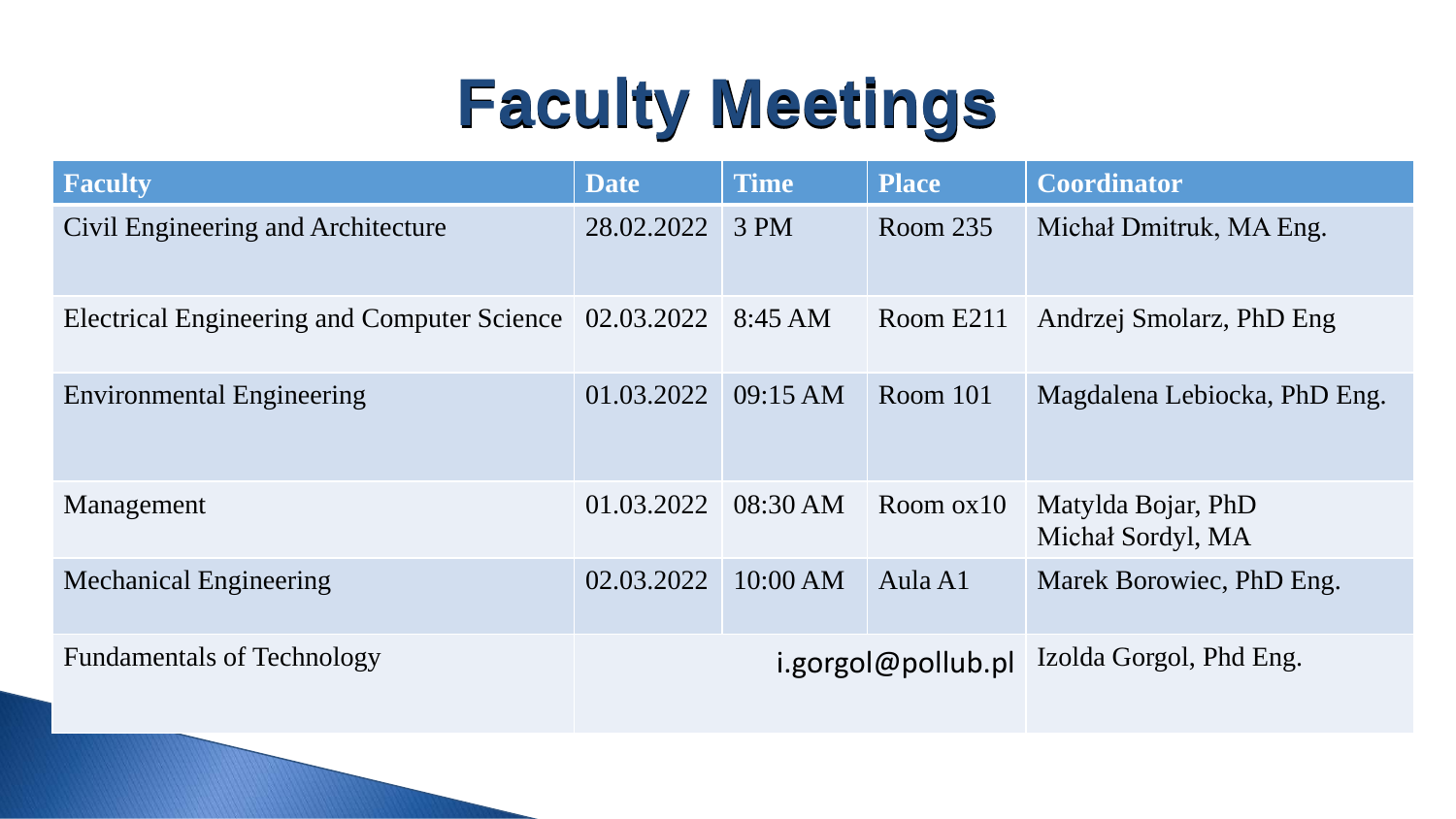# **Website for Electrical Engineering and Computer Science Students**

erasmus.weii.pollub.pl

- Schedule
- Course status
- Important for students who chose courses from the faculty offer

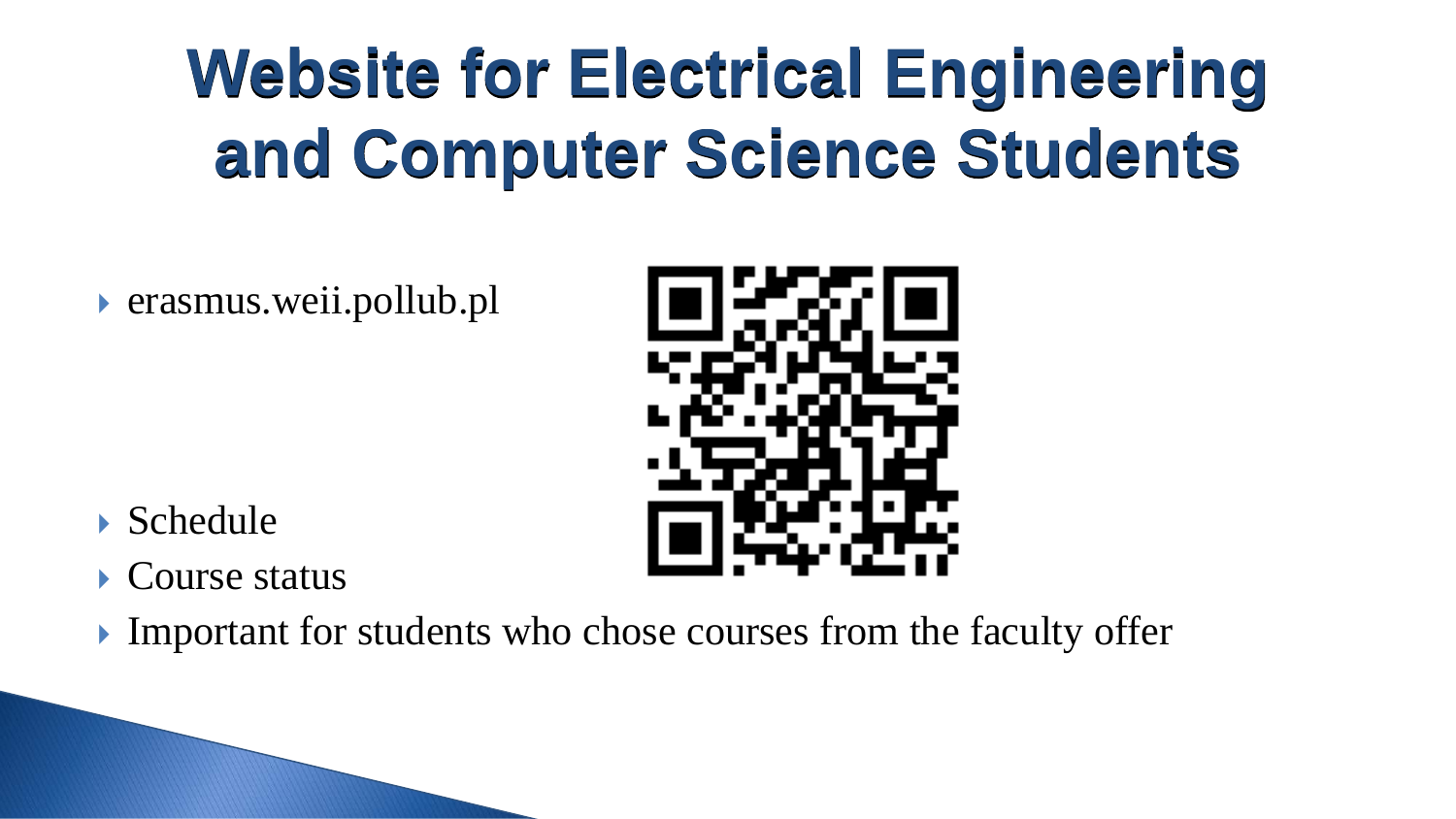#### **Website for Mechanical Engineering Students**

<http://en.wm.pollub.pl/pl/students/erasmus-coordinator-at-the-fme>



#### Schedule

Course status

Important for students who choose courses from the faculty offer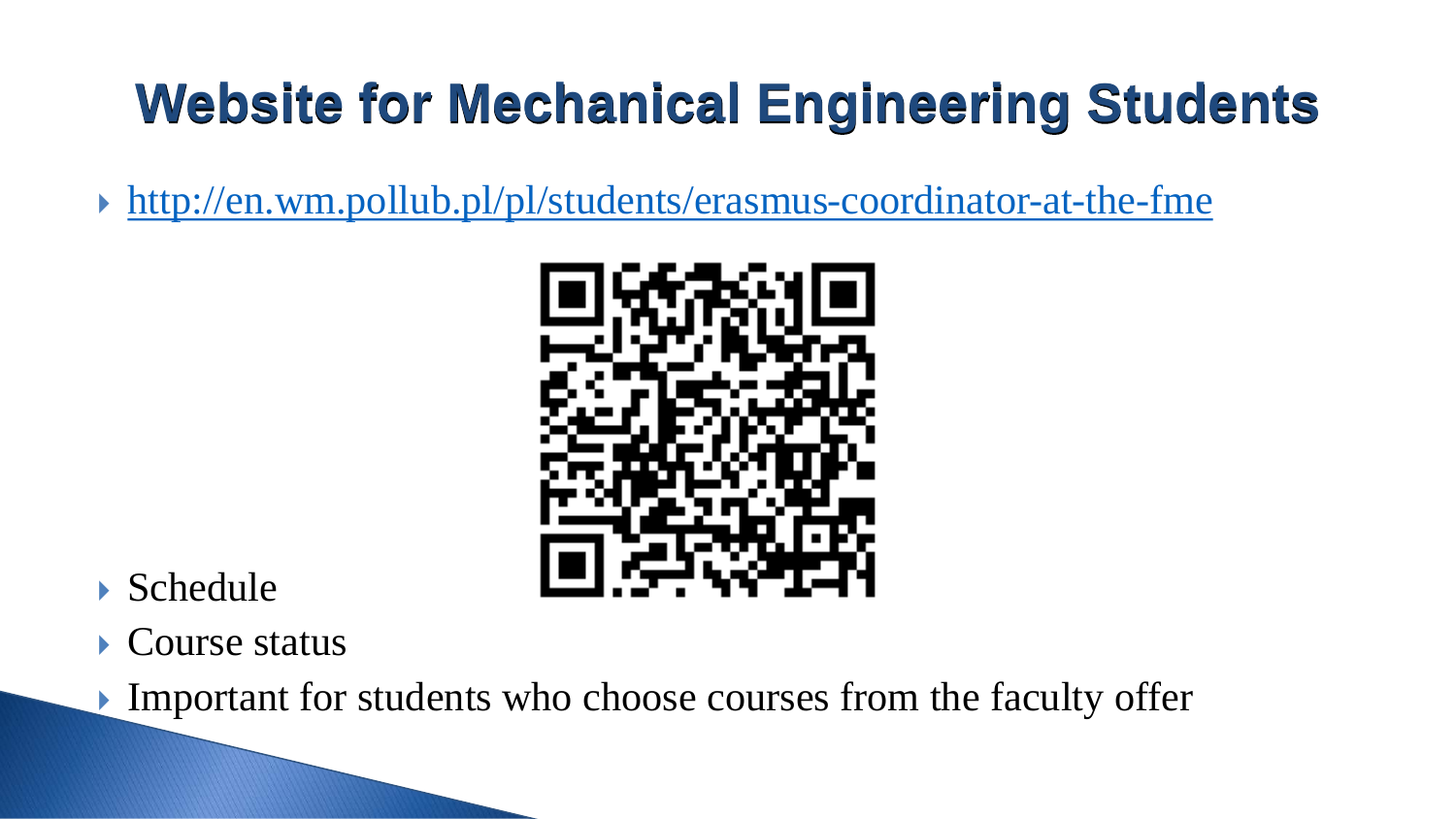# **Website for Management Students**

<http://en.wz.pollub.pl/pl/erasmus/academic-calendar-and-timetable>

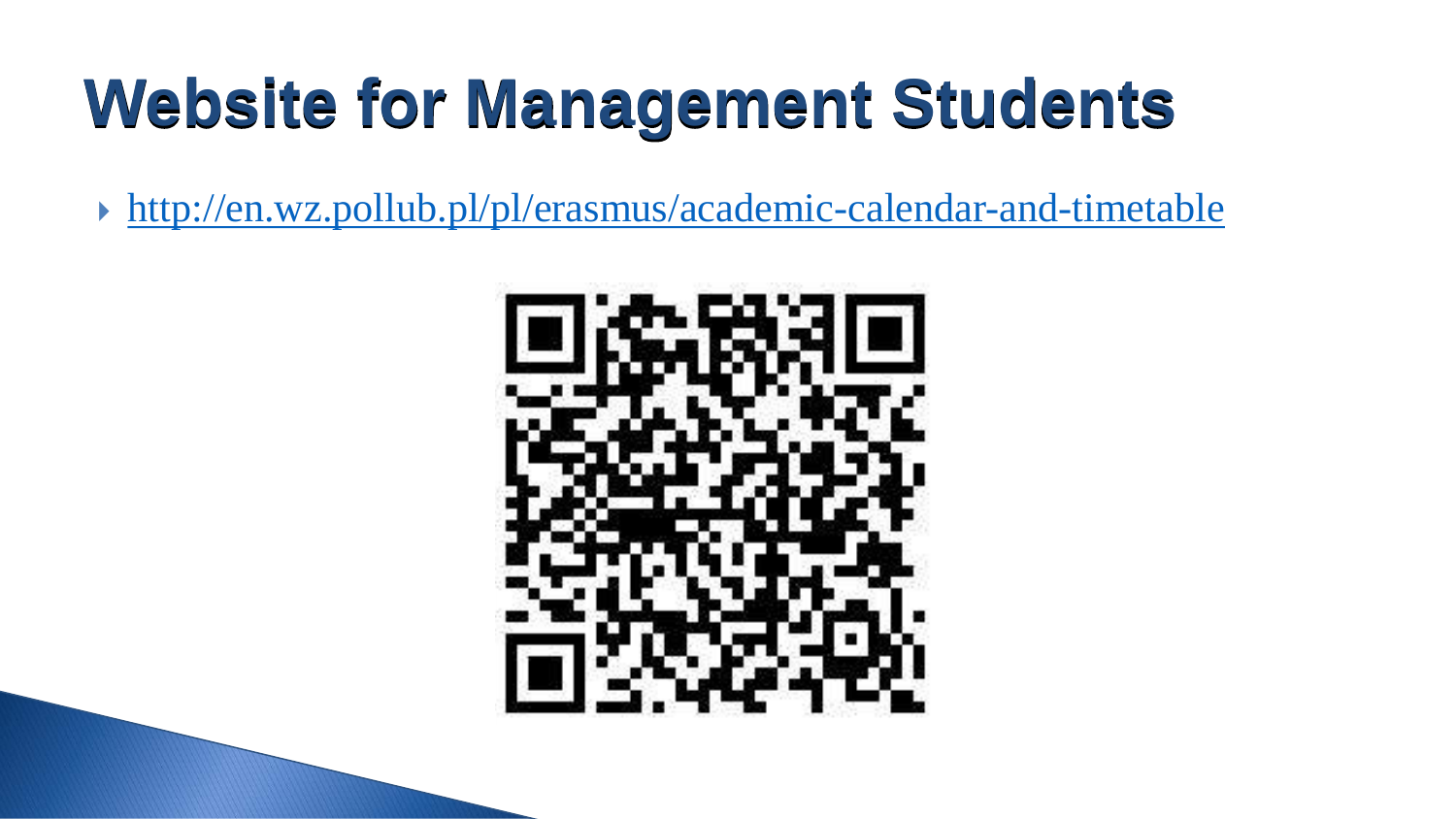# **Documents**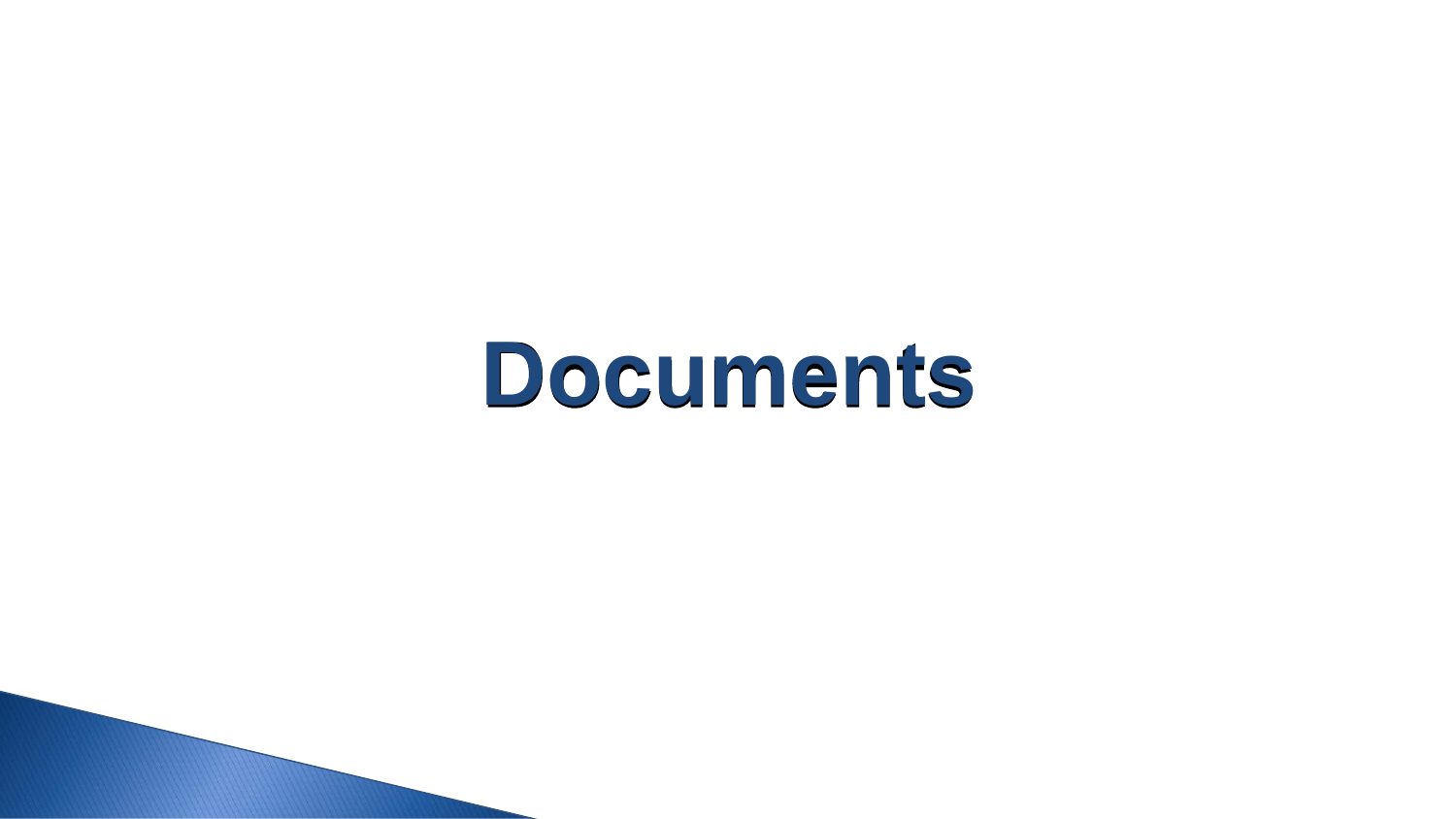# **Certificate of Arrival**

- **Only for students who arrive to** LUT!
- Visit OIE and register your arrival

|                                           | Office of International               |
|-------------------------------------------|---------------------------------------|
|                                           |                                       |
|                                           | Education                             |
|                                           | Lublin University of Technology       |
|                                           | <b>CERTIFICATE OF ARRIVAL</b>         |
|                                           | * COMPLETE WITH CAPITAL LETTERS       |
|                                           |                                       |
| <b>STUDENT'S DATA:</b>                    |                                       |
|                                           | NAME: <u>Cambridge Communications</u> |
|                                           |                                       |
|                                           |                                       |
|                                           |                                       |
|                                           |                                       |
|                                           |                                       |
| ADDRESS OF RESIDENCE (mark with a cross): |                                       |
| <b>DORMITORY 1</b>                        | ( )                                   |
| <b>DORMITORY 2</b>                        | ( )                                   |
| <b>DORMITORY 3</b>                        | $\sqrt{ }$                            |
| DORMITORY 4                               | ( )                                   |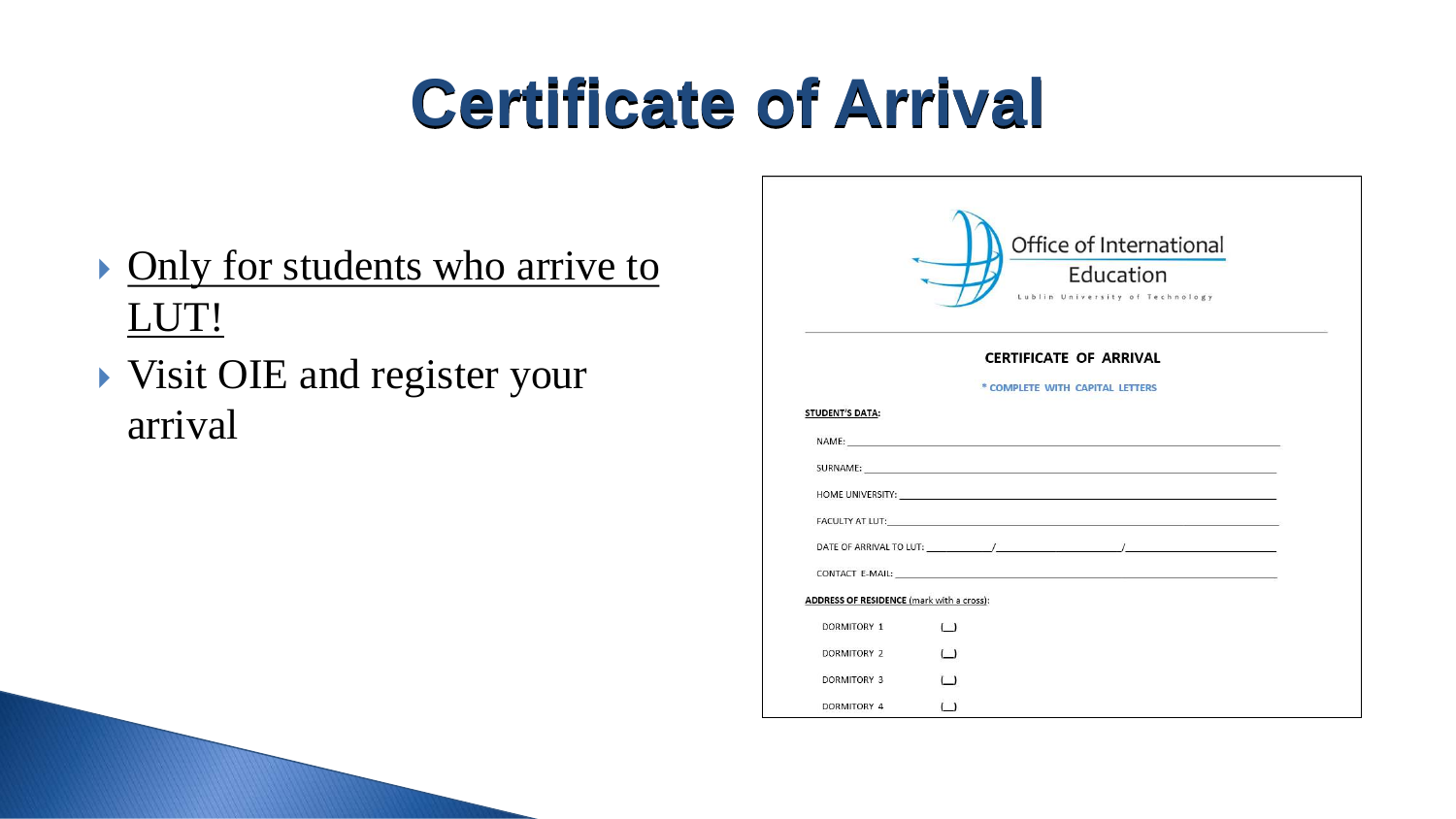#### **Submit missing documents to OIE: erasmus@pollub.pl**

- Visa/ID Card copy
- EHIC Card/Insurance policy copy
- Certificate of Arrival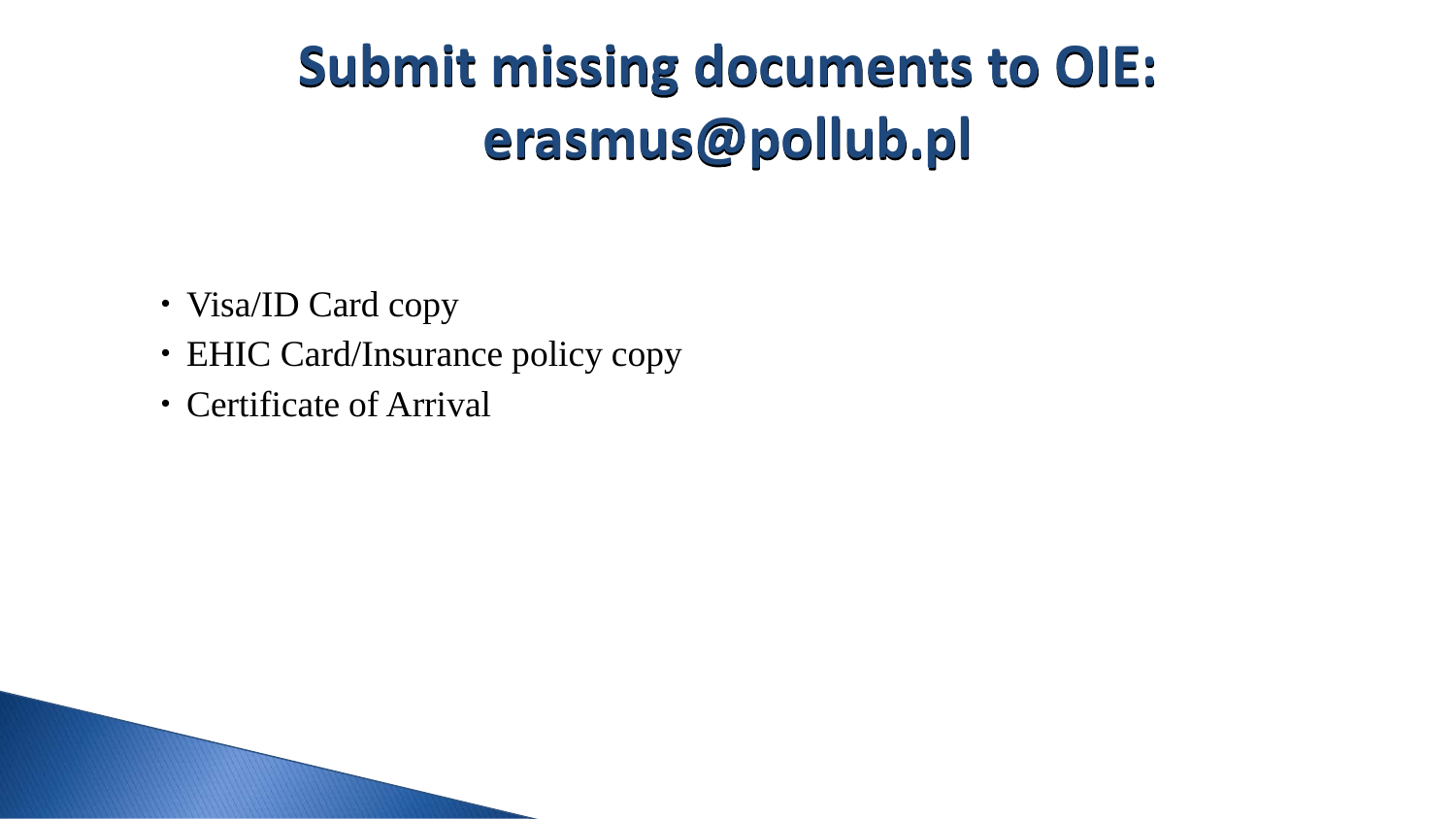# **Changes to Learning Agreement**



**Higher Education Learning Agreement form** Student's name

#### **DURING THE MOBILITY**

#### **EXCEPTIONAL CHANGES TO TABLE A**

Table A2: During the mobility (to be approved by signature by the student, the responsible person in the Sending Institution and the responsible person in the Receiving Institution)

| Component<br>code<br>(if any) | <b>Component title at the</b><br><b>Receiving Institution</b><br>(as indicated in the<br>course catalogue) | Deleted<br>component<br>[tick if<br>applicable] | Added<br>component<br>[tick if<br>applicable] | <b>Reason for</b><br>change <sup>11</sup> | <b>Number</b><br>of ECTS<br>credits |
|-------------------------------|------------------------------------------------------------------------------------------------------------|-------------------------------------------------|-----------------------------------------------|-------------------------------------------|-------------------------------------|
|                               |                                                                                                            | ۰                                               |                                               |                                           |                                     |
|                               |                                                                                                            |                                                 |                                               |                                           |                                     |
|                               |                                                                                                            | п                                               |                                               |                                           |                                     |
|                               |                                                                                                            |                                                 |                                               |                                           |                                     |
|                               |                                                                                                            |                                                 |                                               |                                           | Total:                              |

#### **EXCEPTIONAL CHANGES TO TABLE B (if applicable)**

Table B2: During the mobility (to be approved by signature by the student and the responsible person in the Sending Institution

| Component<br>code<br>(if any) | <b>Component title at the Sending</b><br>Institution (as indicated in the course<br>catalogue) | <b>Deleted</b><br>component<br><b>[tick if</b><br>applicable] | <b>Added</b><br>component<br><b>[tick if</b><br>applicable] | <b>Number of</b><br><b>ECTS</b><br>credits (or<br>equivalent) |
|-------------------------------|------------------------------------------------------------------------------------------------|---------------------------------------------------------------|-------------------------------------------------------------|---------------------------------------------------------------|
|                               |                                                                                                | ۰                                                             | о                                                           |                                                               |
|                               |                                                                                                | ۰                                                             | o                                                           |                                                               |
|                               |                                                                                                |                                                               |                                                             | Total:                                                        |
| The student                   |                                                                                                |                                                               |                                                             |                                                               |
| Student's signature           |                                                                                                |                                                               | Date:                                                       |                                                               |

Available online - bkm2.pollub.pl/en/

1. make changes

2. get the signatures (Student, Home University, Host University)

- At LUT: Signature of the Faculty Coordinator and Vice Dean
- **Deadline: 31 March**  3. bring it to our Office or send it by email to: [erasmus@pollub.pl](mailto:erasmus@pollub.pl)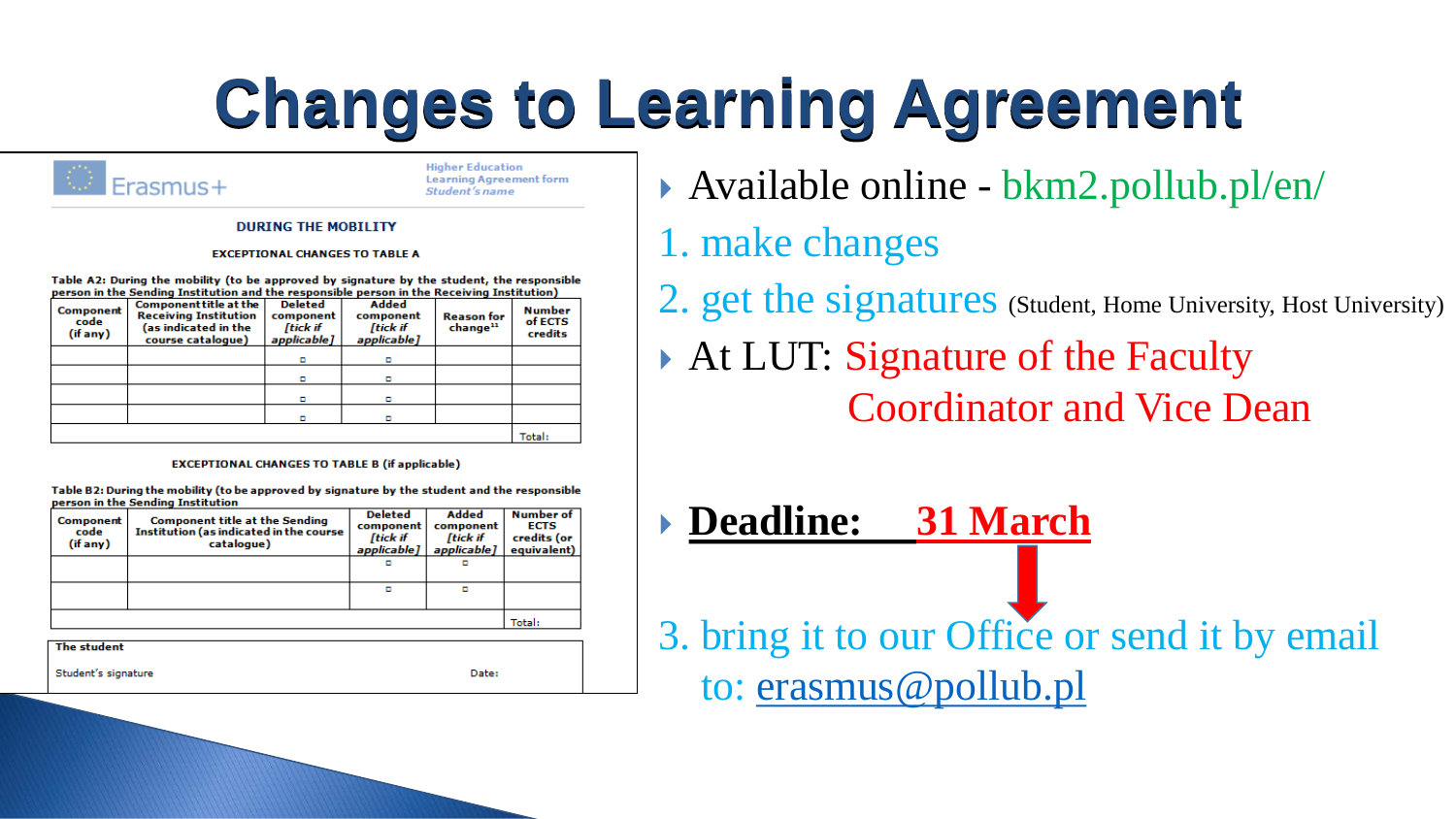#### **Registration at the Dean's Office**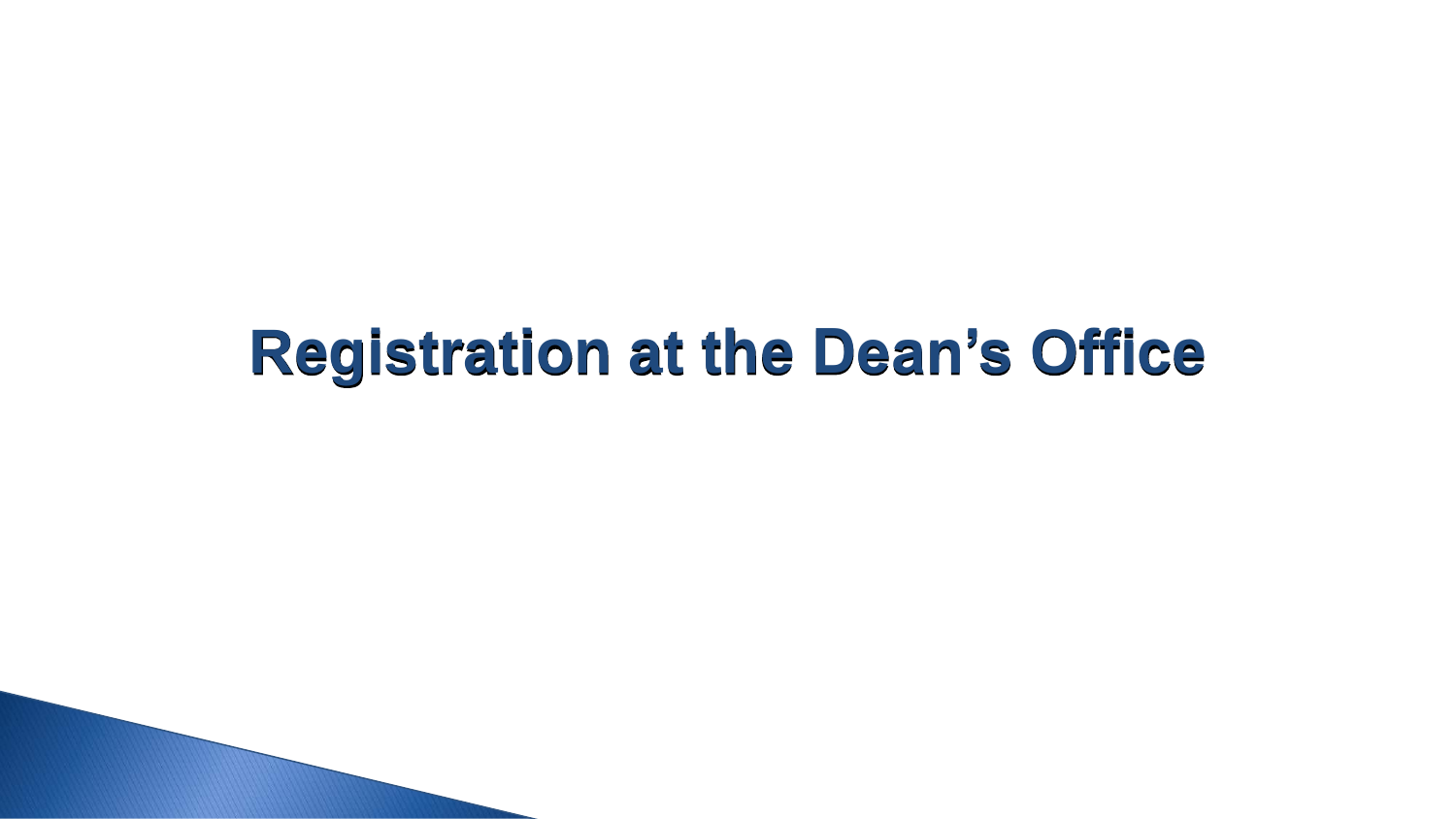### **Dean's Office Questionnaire**

#### **all accept for Mechanical Engineering students**

- bkm2.pollub.pl/en/international-students/
- an obligatory document to get:
	- a Student's ID Card
	- have your Eduroam Internet account set
- $\triangleright$  save + complete + print + sign
- ▶ return it to the Dean's Office to get Eduroam login and password



Field of study: (choose from the list below) / Kierunek Mechanics and Machinery Construction / Mechanika i budowa maszyn Material Engineering / Inżynieria materialowa Transport and Traffic Studies / Transport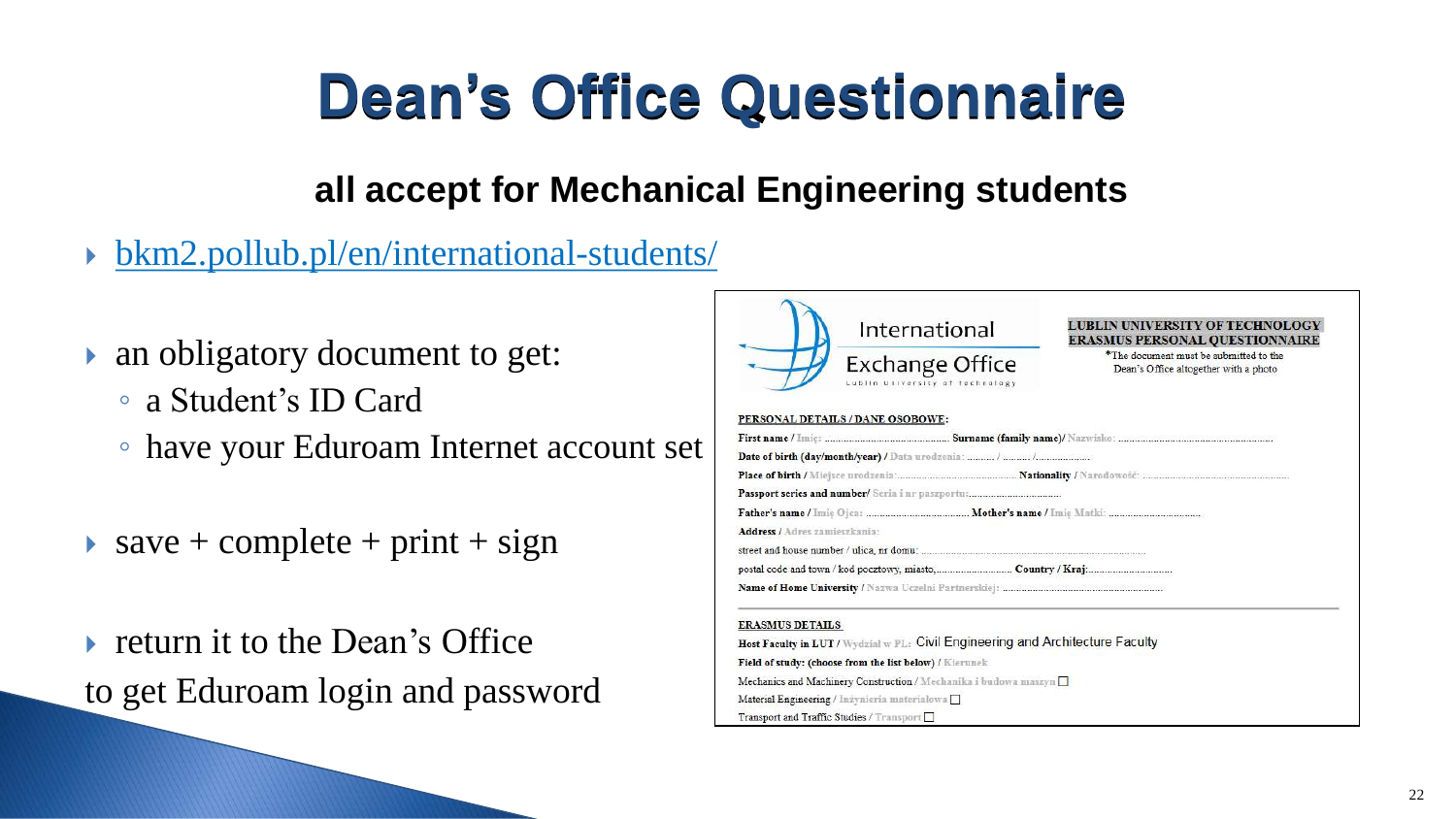Register at the Dean's Office to be our Erasmus student and to get your @pollub.edu.pl account with ID and password to eduroam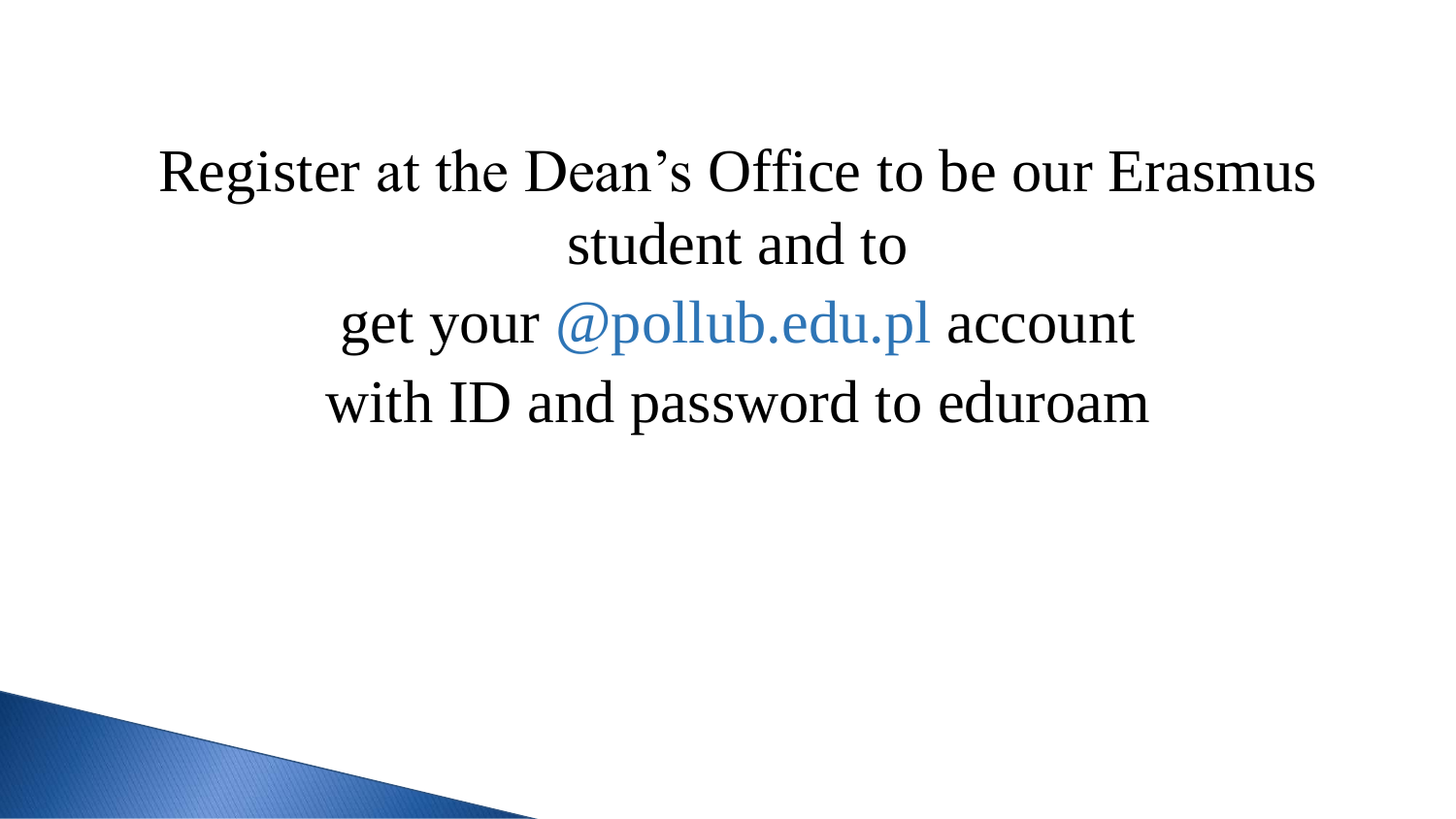#### **Eduroam – free Internet access**

#### **Registration: ehms.pollub.pl → switch to English**

 $\blacktriangleright$ 

| POLITECHNIKA<br>LUBELSKA                                                                              |  |
|-------------------------------------------------------------------------------------------------------|--|
|                                                                                                       |  |
|                                                                                                       |  |
| Logowanie do systemu                                                                                  |  |
| UID                                                                                                   |  |
| $\mathsf{S}^{\mathsf{C}}$                                                                             |  |
| Hasło                                                                                                 |  |
| $\sigma$                                                                                              |  |
|                                                                                                       |  |
| ZALOGUJ                                                                                               |  |
| <b>O</b> Polski                                                                                       |  |
| wersja: 7.76                                                                                          |  |
| Polski<br>English                                                                                     |  |
| KALASOFT Sp. z o.o. - Wszelkie prawa zastrzeżone.<br><b>Deutsch</b>                                   |  |
| Russian                                                                                               |  |
| stracja/odzyskiwanie kont studentów] [j]<br>Ukrainian<br>a/odzyskiwanie kont pracowników Uczelni] [j] |  |
| [Skład osobowy]<br>[Wyszukiwanie numeru konta wirtualnego]                                            |  |

1. Administratorem Pani/Pana danych osobowych jest Politechnika Lubelska, ul. Nadbystrzycka 38 D, 20-618 Lublin

2. Inspektorem ochrony danych jest Tomasz Joński, we wszystkich sprawach dotyczących przetwarzania danych osobowych oraz korzystania z praw związanych z tym przetwarzaniem mogą się Państwo kontaktować pod adresem: t.jonski

3. Państwa dane osobowe przetwarzane będą dla celów wynikających z procesu kształcenia oraz konieczności utrzymania kontaktu z Panią/Panem za pomocą różnych kanałów komunikacji, tj. poczta tradycyjna, poczta elektroniczna,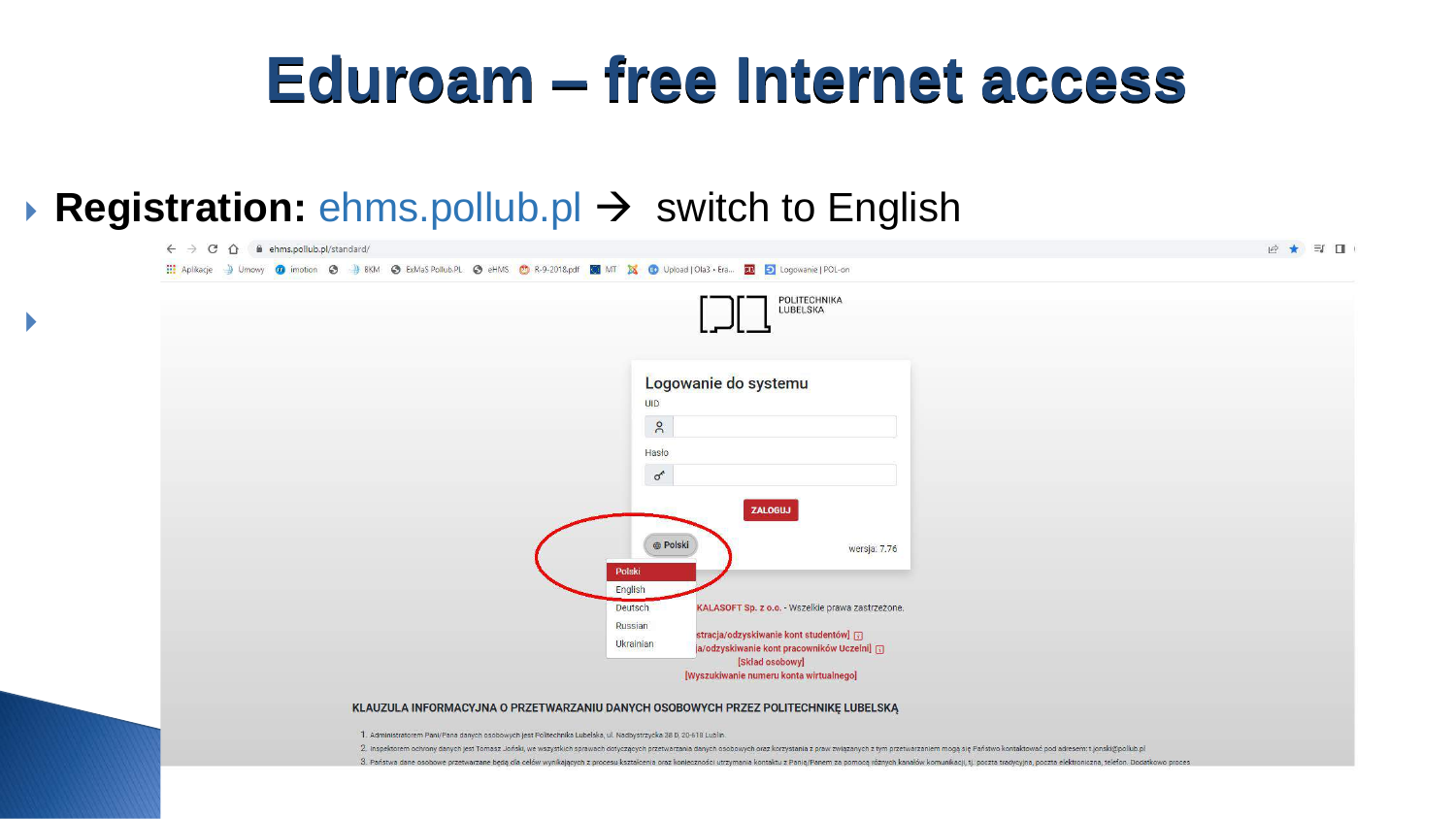#### **Eduroam – free Internet access**

- Instruction with the old layout:
- bkm2.pollub.pl/images/IncomingStudents/Forms/Eduroam\_Instruction.pdf

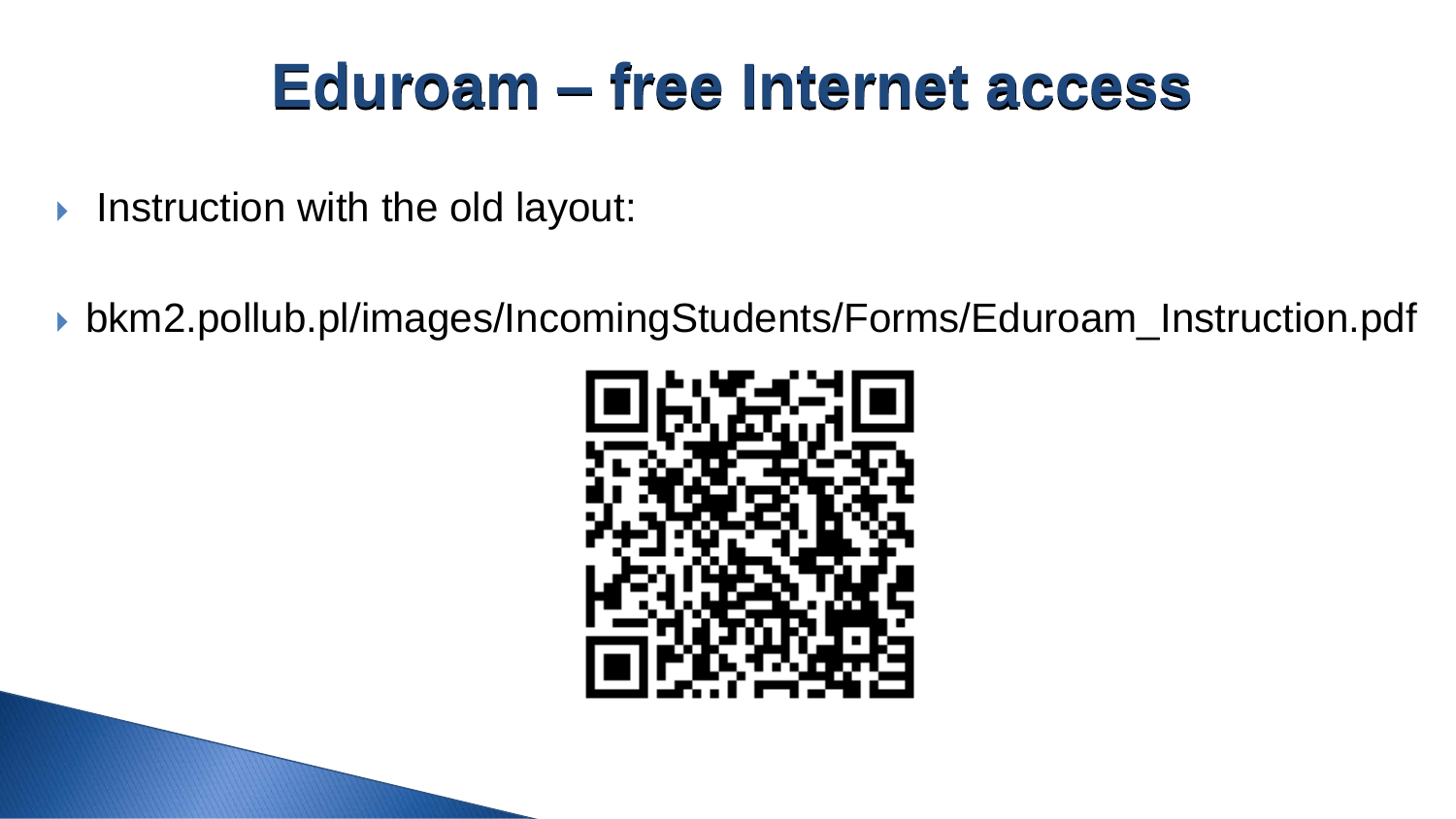# **Student's ID Card**

▶ Account number – in EHMS system

Transport discount may be obtained only with a Polish University Student's ID Card

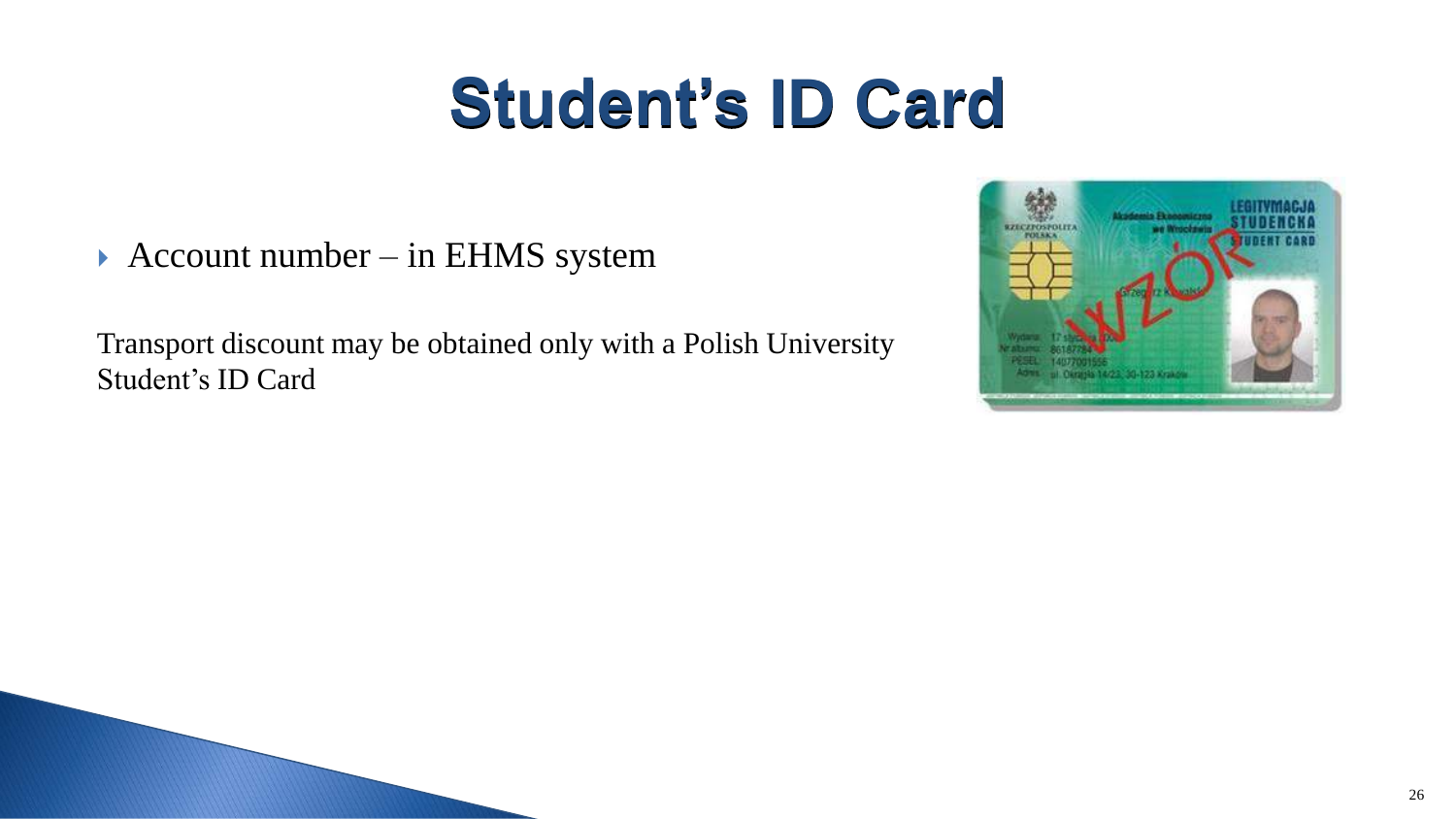### **Student's ID Card**

- In order to receive the Student's ID Card, you need to follow the steps:
- 1. complete the **Dean's Office Questionnaire**
- 2. take **one photo** (electronic version) and a **payment confirmation**
- 3. submit it to the Dean's Office